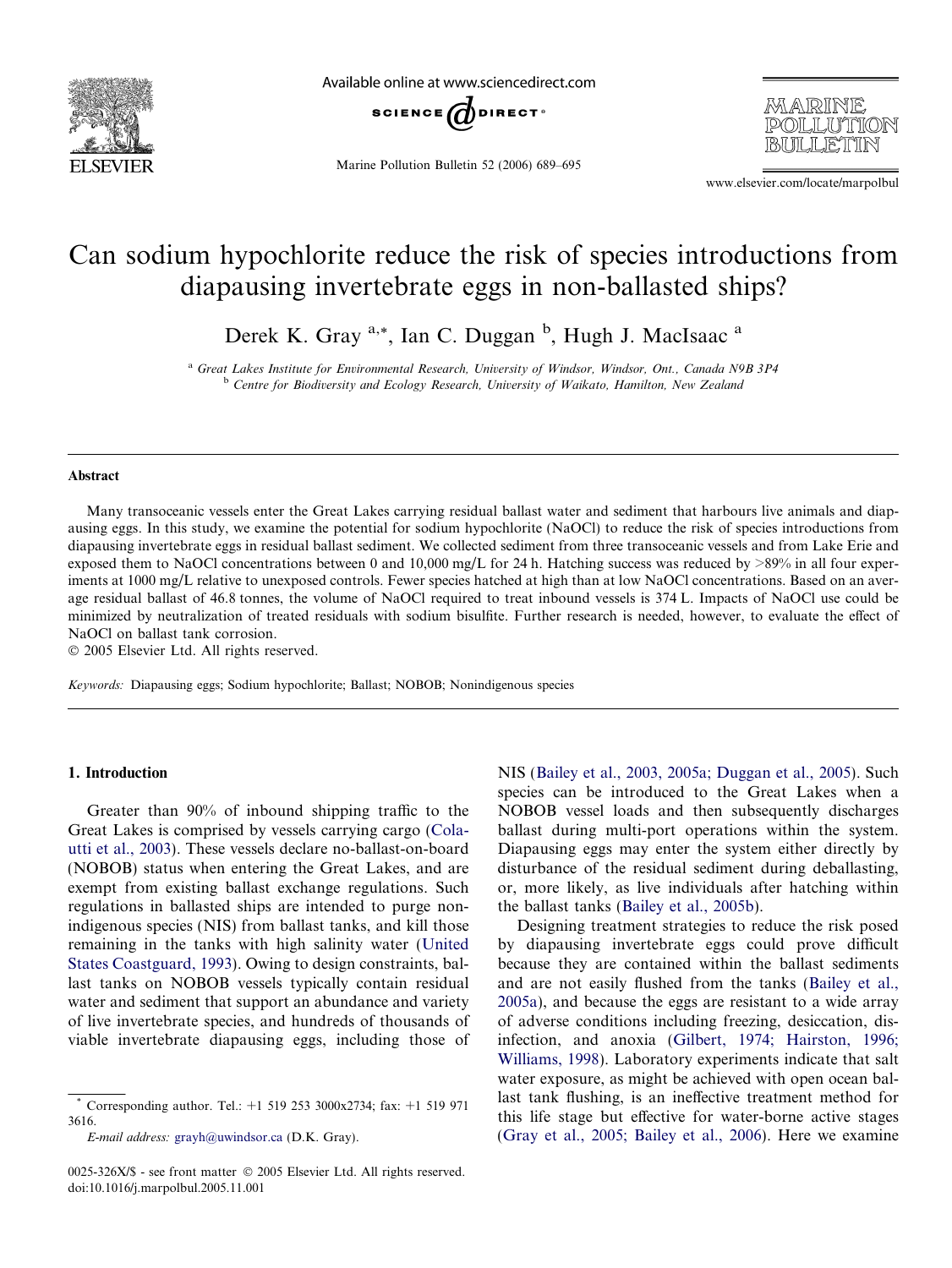whether exposure to sodium hypochlorite (NaOCl) can reduce the risk of introductions from diapausing eggs contained in NOBOB vessels entering the Great Lakes. This chemical oxidizes live tissue, and is also effective on cysts of parasitic tapeworms [\(Zehnder et al., 2002; Karaoglano](#page-6-0)[glu et al., 2004](#page-6-0)). At low concentrations (e.g., 1.0 mg/L), NaOCl increases hatching success of diapausing eggs or cysts, owing to its antibacterial activity and scarification effect on egg coverings ([Balompapueng et al., 1997; Douil](#page-6-0)[let, 1998](#page-6-0)). Biocidal effects of NaOCl when used at high concentrations on diapausing eggs have been investigated, though studies have been conducted for a limited number of species and only on eggs isolated from sediment ([Pati](#page-6-0) [and Belmonte, 2003; Sano et al., 2004](#page-6-0)). Consequently, it is difficult to determine the effectiveness of sodium hypochlorite as a biocide for ships' ballast. To evaluate this potential, we performed acute toxicity experiments by exposing whole sediments containing diapausing eggs of invertebrate species to concentrations of NaOCl ranging from 0 to 10,000 mg/L (active ingredient) for 24 h.

## 2. Methods

## 2.1. Sample collection

Ballast sediment for experimentation was obtained from three transoceanic vessels inbound to the Great Lakes on November 2001, July 2003, and June 2005 (Sediments 1, 2, and 3, respectively). Sediment was collected from at least five areas of the ballast tanks using sterile scoops and spatulas. An additional, natural sediment sample was collected in March 2005 from Lake Erie at the marina in Amherstburg, Ontario, Canada using a  $15 \text{ cm} \times 15 \text{ cm}$  ponar grab (Sediment 4). Sediment samples were stored in the dark at  $4^{\circ}$ C for at least three weeks prior to their use in experiments in order to allow diapausing eggs to experience a refractory period ([Marcus and Lutz, 1998; Jo and Marcus,](#page-6-0) [2004\)](#page-6-0). To evaluate the density of diapausing eggs present in the sediments, three 40 g replicates were washed through a 45-lm sieve to remove fine sediment. The eggs were then separated from the sediment using a Ludox $\circledR$  HS-40 protocol [\(Burgess, 2001](#page-6-0)) and were enumerated under a dissecting microscope at  ${\sim}32{\times}$  magnification. Organic carbon content was measured using loss-on-ignition methods (K. Drouillard, Great Lakes Institute for Environmental Research, Windsor, Ontario).

### 2.2. NaOCl exposure experiments

Studies testing NaOCl as a biocide for live invertebrates in ballast have demonstrated that the quantity of sediment present can affect residual chlorine levels, and hence treatment success ([BMT Fleet Technology Ltd., 2002](#page-6-0)). To ensure that the sediment: water ratio used for experiments was representative of conditions in NOBOB vessels, we based our experimental sediment and water volumes relative those measured from NOBOB vessels entering the Great Lakes. These data indicate that NOBOB vessels entering the Great Lakes average 15 tonnes of residual sediment and 46.8 tonnes of residual water, representing  $\sim$ 1:3 sediment: water ratio [\(Duggan et al., 2005\)](#page-6-0). Consequently, we used 150 mL of NaOCl solution and 40 g of sediment to give a sediment: water ratio similar to that expected for vessels entering the Great Lakes.

After removal from storage, sediment was thoroughly mixed and 40 g was distributed into 500 mL glass vessels. NaOCl solution (150 mL) ranging in concentration from 0 to 10,000 mg/L was added to each vessel, which were then agitated by hand for approximately five seconds. Each of five treatment levels of NaOCl concentration was replicated three times. NaOCl solutions were prepared by mixing quantities of commercial Javex $\circledR$  bleach (5.25%) NaOCl by volume) with synthetic pond water [\(Hebert and](#page-6-0) [Crease, 1980](#page-6-0)). NaOCl concentrations used for the first experiment (Sediment 1) were 0, 50, 100, 1000 and 10,000 mg/L. Based on results from this experiment, which suggested lower concentrations (50, 100 mg/L) were ineffective, we altered the treatment concentrations for the subsequent experiment (Sediment 4) to 0, 500, 1000, 5000, and 10,000 mg/L. NaOCl treatment seemed most effective between 1000 and 5000 mg/L, thus the final two experiments (Sediments 2 and 3) included a 2500 mg/L treatment.

After adding NaOCl solution to the vessels, they were placed in an environmental chamber at  $20^{\circ}$ C with a 16:8 light: dark cycle. Sediment was exposed to NaOCl solution for 24 h, after which time water from each vessel was carefully decanted and replaced with fresh synthetic pond water. This exchange procedure was performed twice in succession with each vessel to ensure that any residual NaOCl solution left after the first exchange was adequately diluted. Each exchange left  $\leq 10$  mL of the media within the sediment, resulting in an NaOCl concentration of approximately 62.5 and 666 mg/L after the first exchange for vessels treated at 1000 and 10,000 mg/L, respectively. After the second exchange this solution would be diluted to 3.9 mg/L for 1000 mg/L treatments and to 44 mg/L for 10,000 mg/L treatments. This is likely an overestimate of the residual chlorine levels since the sediment chlorine demand would have lowered the available chlorine levels after the 24 h exposure period. However, even at concentrations of 3.9 and 44 mg/L we would not expect a significant effect on hatching success as it was not significantly altered at NaOCl levels  $\leq 100$  mg/L in this study.

Vessels were checked for hatching every 48 h by carefully decanting the water through a  $30$ - $\mu$ m sieve. Decanted water was replaced in each vessel, and the vessel returned to the environmental chamber. Vessels were checked for up to 20 days, and the experiment was terminated when no hatching occurred on any day after the first 10 days. Individuals were enumerated under a dissecting microscope and species identified using [Stemberger \(1979\) and Balcer](#page-6-0) [et al. \(1984\)](#page-6-0).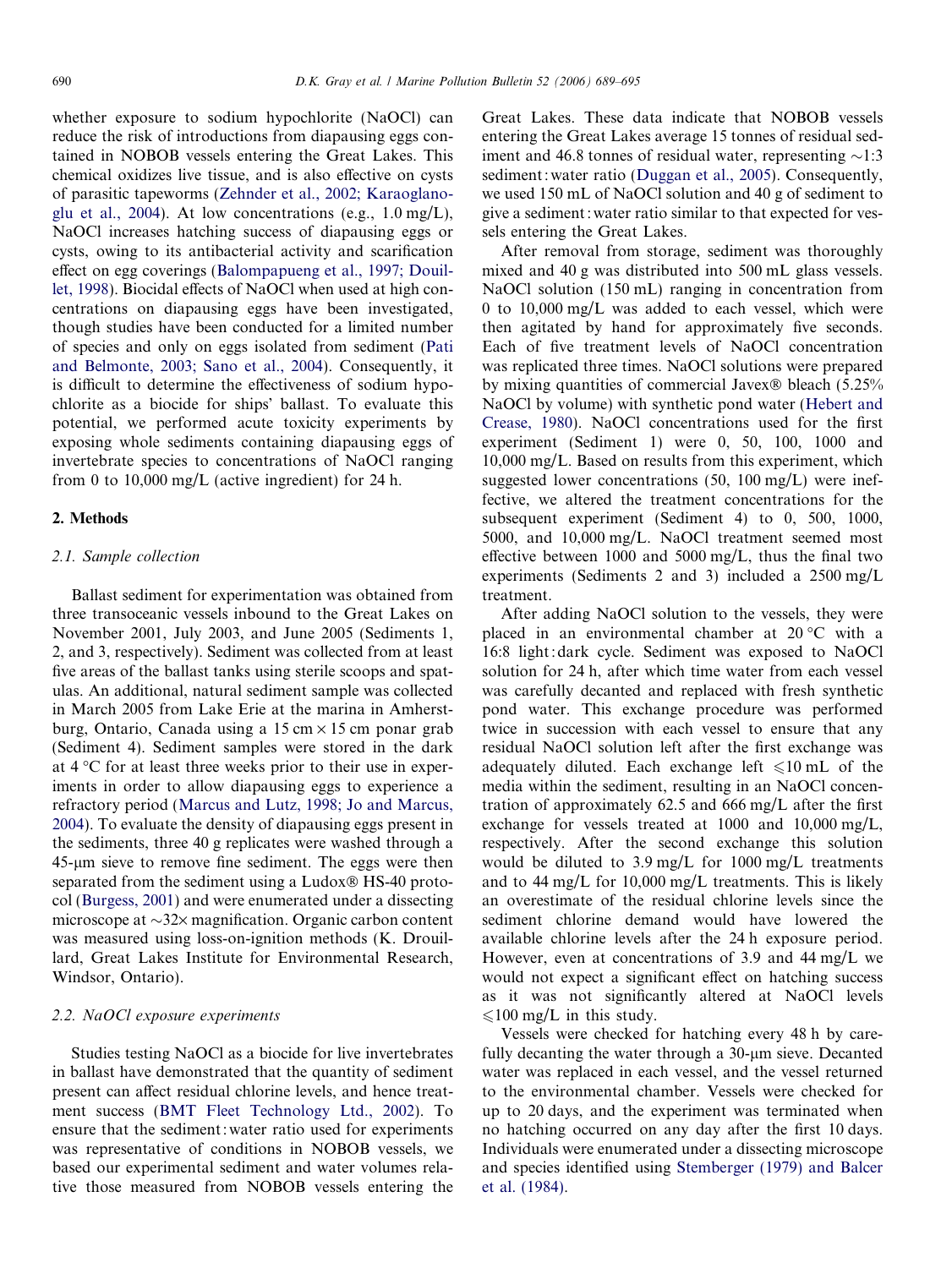### 2.3. Data analysis

We calculated the reduction in hatching success in treatments relative to controls as

% reduction = 
$$
100 \left( \frac{HC - HT}{HC} \right)
$$
,

where HC and HT are the mean number of individuals hatched in control (0% NaOCl) and experimental  $\epsilon \geqslant 50$  mg/L NaOCl) treatments. Use of this index precludes problems that could occur when comparing results obtained from sediments with differing densities of diapausing eggs. Total abundance and species richness data was non-normal (Lilliefors' test;  $p \leq 0.05$ ), and transformation of the data failed to yield a normal distribution. As a result, nonparametric Kruskal–Wallis analysis of variance (ANOVA) tests were performed to determine if the abundance or species richness of hatched individuals differed significantly among treatments exposed to different NaOCl concentrations.

## 3. Results and discussion

Egg densities for the sediments used for experimentation ranged from 41.6 eggs/40 g in Sediment 2 to 269.7 eggs/ 40 g in Sediment 3 (Table 1). Rotifer eggs were numerically dominant in all sediments, representing between 63% and 96% of eggs. However, copepod eggs were highly abundant in the sediment collected from Lake Erie, and cladoceran eggs were present in low numbers in all sediments. Organic carbon content was high in Sediment 3 and in Lake Erie Sediment at 22.8% while Sediments 1 and 2 had 11.6% and 10.5% organic carbon, respectively.

A total of 20 rotifer and cladoceran species hatched from diapausing eggs during this study [\(Table 2](#page-3-0)). Nineteen species hatched from sediment collected from Lake Erie (Sediment 4), six species hatched from Sediments 2 and 3, and two hatched from Sediment 1. Copepod nauplii hatched from Sediments 2 and 4, but could not be cultured to an identifiable stage.

The abundance of hatched individuals differed significantly among treatments with differing NaOCl concentra-

| Table 1 |                                             |  |  |  |
|---------|---------------------------------------------|--|--|--|
|         | Mean diapause egg density per 40 g by taxon |  |  |  |

| Egg type               | 1 BT | 2 BT | 3 BT  | 4 NS  |  |  |
|------------------------|------|------|-------|-------|--|--|
| Asplanchna             | 0.3  | 0.8  |       | 0.5   |  |  |
| <b>Brachionus</b>      | 85.6 | 23.8 | 197.2 | 22.3  |  |  |
| Filinia                |      | 1.5  | 0.5   | 2.3   |  |  |
| Synchaeta              |      | -    | 40.3  | 65.5  |  |  |
| Unidentified Rotifera  | 1.3  | 3.2  | 22.4  | 16.2  |  |  |
| <b>Bosmina</b>         | 1.5  |      | 1.4   | 0.8   |  |  |
| Daphnia                | 2.5  |      | -     | 5.2   |  |  |
| Unidentified Cladocera | 5.3  | 9    | 2.3   | 7.6   |  |  |
| Copepoda               | 0.3  | 3.3  | 5.6   | 48.3  |  |  |
| Total                  | 96.8 | 41.6 | 269.7 | 168.7 |  |  |

NS, natural sediment; BT, ballast tank.

tions for all four experiments (ANOVA's,  $p \le 0.05$  in all cases). Declines in the abundance of hatched individuals were especially prominent in treatments of NaOCl solution of  $\geq 500$  mg/L [\(Fig. 1\)](#page-4-0). 500 mg/L NaOCl exposure resulted in a 24%, 59%, and 93% reduction in hatching compared to controls with Sediments 4, 3, and 2, respectively ([Fig. 2\)](#page-4-0). The marked reduction in hatching at 500 mg/L in Sediment 2 could be related to its lower organic carbon content. While Sediment 2 had 10.53% organic carbon, Sediments 3 and 4 would presumably have exerted a higher chlorine demand with organic carbon values more than twice as high at 22.8%. Exposure to 1000 mg/L NaOCl reduced hatching by approximately 89%, 94%, and 90% with Sediments 4, 1, and 3, respectively, and completely inhibited hatching with Sediment 2 [\(Fig. 2\)](#page-4-0).

The amount of NaOCl solution (usually 500 or 1000 mg/L) required to reduce hatching success in this study was much higher than that observed in previous trials that used diapausing eggs or cysts isolated from sediment. For example, exposure to 53 mg/L NaOCl solution for 24 h killed 90% of isolated Artemia cysts [\(Sano et al.,](#page-6-0) [2004](#page-6-0)), while  $\sim$ 77 mg/L killed 99% of *Daphnia magna* ephippia [\(BMT Fleet Technology Ltd., 2002](#page-6-0)). The presence of sediment is likely responsible for the high concentrations required in this study, as it serves as a physical barrier preventing or limiting exposure of the eggs to the biocide. As well, sediment generates a high chlorine demand, reducing the effective concentration of NaOCl to which the diapausing eggs are exposed ([Sano et al., 2004; BMT Fleet Tech](#page-6-0)[nology Ltd., 2002](#page-6-0)).

In addition to a reduction in the abundance of hatched individuals, NaOCl exposure significantly reduced the number of species that emerged in experiments with Sedi-ments 3 and 4 ([Fig. 3;](#page-5-0) ANOVAs,  $p \le 0.05$  in both cases). Experiments with Sediment 4 averaged 11.0 species in control replicates, but only 5.3 species in the 1000 mg/L treatment. Similarly, experiments with Sediment 3 revealed an average of 2.3 species in controls but only 0.6 species in the 1000 mg/L treatment. In experiments with Sediments 1 and 2, very few individuals hatched at concentrations above zero to meaningfully compare species richness among treatments. The reduction in species richness found with Sediments 3 and 4 could be due to interspecific differences in tolerance to NaOCl exposure, or it may reflect the reduced probability of observing rare species when their abundances are low.

The high NaOCl concentration required to prevent hatching of diapausing eggs in this study indicates that NaOCl treatment would not be feasible for vessels with filled ballast tanks, which can contain between  $\sim$ 4000 and 14,000 tonnes of ballast [\(Niimi and Reid, 2003](#page-6-0)). However, NOBOB cargo vessels typically contain relatively small volumes of residual water (average 46.8, range 0.0–153.0 metric tonnes per vessel; [Duggan et al., 2005\)](#page-6-0). To achieve a 90% or more reduction in hatching, water in ballast tanks would need to be exposed to a solution of NaOCl of at least 1000 mg/L for 24 h before being deballasted. Assuming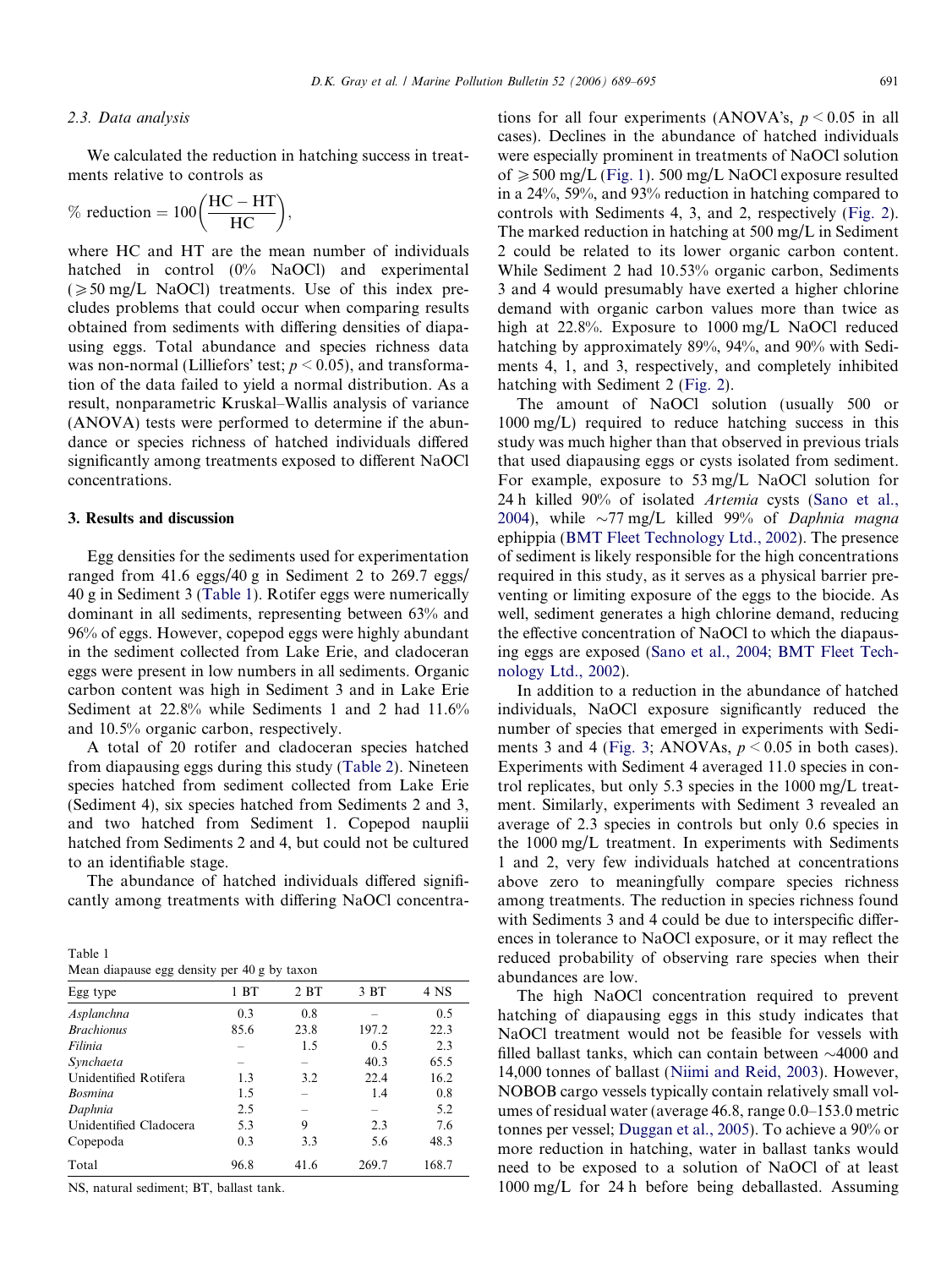<span id="page-3-0"></span>

| Table 2                                                                                                      |
|--------------------------------------------------------------------------------------------------------------|
| List of species that emerged during hatching experiments after 24 h exposure to various NaOCl concentrations |

| Sediment | Group     | Species                    | Treatment (mg/L NaOCl) |                          |                          |                          |            |                          |                          |                          |
|----------|-----------|----------------------------|------------------------|--------------------------|--------------------------|--------------------------|------------|--------------------------|--------------------------|--------------------------|
|          |           |                            | $\boldsymbol{0}$       | 50                       | 100                      | 500                      | 1000       | 2500                     | 5000                     | 10,000                   |
| 1BT      | Rotifera  | Brachionus angularis       | $\times$               | $\times$                 | $\times$                 |                          | $\circ$    | $\overline{\phantom{m}}$ | $\overline{\phantom{m}}$ | $\circ$                  |
|          |           | Brachionus calyciflorus    | $\times$               | $\times$                 | $\times$                 | $\overline{\phantom{0}}$ | $\times$   | $\overline{\phantom{0}}$ | $\overline{\phantom{0}}$ | $\circ$                  |
| 2 BT     | Rotifera  | Brachionus angularis       | $\times$               | $\overline{\phantom{a}}$ | $\overline{\phantom{0}}$ | $\bigcirc$               | $\bigcirc$ | $\circ$                  | $\circ$                  | $\overline{\phantom{0}}$ |
|          |           | Brachionus bidentata       | $\times$               |                          | $\overline{\phantom{0}}$ | $\circ$                  | $\circ$    | $\circ$                  | $\circ$                  | $\overline{\phantom{a}}$ |
|          |           | Brachionus calyciflorus    | $\times$               |                          | L.                       | $\circ$                  | $\circ$    | $\circ$                  | $\circ$                  |                          |
|          |           | Keratella quadrata         | $\times$               |                          | $\overline{\phantom{0}}$ | $\circ$                  | $\circ$    | $\circ$                  | $\circ$                  | $\overline{\phantom{a}}$ |
|          |           | Proales sp.                | $\times$               |                          | L.                       | $\circ$                  | $\circ$    | $\circ$                  | $\circ$                  |                          |
|          |           | Trichocerca pusilla        | $\times$               |                          | -                        | $\circ$                  | $\circ$    | $\circ$                  | $\circ$                  |                          |
|          | Copepoda  | Copepod nauplii            | $\times$               |                          | $\overline{\phantom{0}}$ | $\times$                 | $\circ$    | $\circ$                  | $\circ$                  |                          |
| 3 BT     | Rotifera  | Brachionus calyciflorus    | ×                      |                          | $\overline{\phantom{0}}$ | $\times$                 | $\times$   | $\circ$                  | $\circ$                  |                          |
|          |           | Brachionus urceolaris      | $\circ$                |                          | $\overline{\phantom{a}}$ | $\circ$                  | $\times$   | $\circ$                  | $\circ$                  | $\overline{\phantom{a}}$ |
|          |           | Keratella cochlearis       | $\circ$                |                          | $\overline{\phantom{0}}$ | $\times$                 | $\circ$    | $\circ$                  | $\circ$                  | $\overline{\phantom{a}}$ |
|          |           | Pompholyx sulcata          | $\times$               |                          | $\overline{\phantom{a}}$ | $\circ$                  | $\circ$    | $\circ$                  | $\circ$                  | -                        |
|          |           | Synchaeta kitina           | $\times$               |                          | $\overline{\phantom{0}}$ | $\circ$                  | $\circ$    | $\circ$                  | $\circ$                  |                          |
|          |           | Trichocerca pusilla        | $\times$               |                          |                          | $\times$                 | $\circ$    | О                        | $\bigcirc$               |                          |
| 4 NS     | Rotifera  | Asplanchna brightwelli     | $\times$               |                          | $\overline{\phantom{0}}$ | $\times$                 | $\circ$    | $\overline{\phantom{0}}$ | $\circ$                  | $\circ$                  |
|          |           | Brachionus angularis       | $\times$               |                          | $\overline{\phantom{0}}$ | $\times$                 | $\times$   | $\overline{\phantom{m}}$ | $\circ$                  | $\circ$                  |
|          |           | Brachionus bidentata       | $\circ$                |                          | $\overline{\phantom{0}}$ | $\times$                 | $\circ$    | $\overline{\phantom{m}}$ | $\circ$                  | $\circ$                  |
|          |           | Brachionus budapestinensis | X                      |                          | $\overline{\phantom{0}}$ | $\circ$                  | $\circ$    | $\overline{\phantom{m}}$ | $\circ$                  | $\circ$                  |
|          |           | Brachionus calyciflorus    | $\times$               |                          | L.                       | $\times$                 | $\circ$    |                          | $\circ$                  | $\circ$                  |
|          |           | Brachionus caudatus        | $\times$               |                          | $\overline{\phantom{a}}$ | $\circ$                  | $\circ$    | $\overline{\phantom{a}}$ | $\circ$                  | $\circ$                  |
|          |           | Brachionus urceolaris      | $\circ$                |                          | $\overline{\phantom{0}}$ | $\times$                 | $\circ$    | $\overline{\phantom{0}}$ | $\circ$                  | $\circ$                  |
|          |           | Filinia longiseta          | $\times$               |                          | L.                       | $\times$                 | $\times$   | $\overline{\phantom{m}}$ | $\circ$                  | $\circ$                  |
|          |           | Hexarthra mira             | $\times$               |                          | $\overline{\phantom{0}}$ | $\times$                 | $\circ$    | $\overline{\phantom{0}}$ | $\circ$                  | $\circ$                  |
|          |           | Keratella cochlearis       | $\times$               |                          | $\overline{\phantom{0}}$ | $\circ$                  | $\circ$    | $\overline{\phantom{0}}$ | $\circ$                  | $\circ$                  |
|          |           | Keratella quadrata         | $\times$               |                          | $\overline{\phantom{0}}$ | $\times$                 | $\times$   | $\overline{\phantom{a}}$ | $\circ$                  | $\circ$                  |
|          |           | Polyarthra dolichoptera    | $\times$               |                          | $\overline{\phantom{0}}$ | $\times$                 | $\times$   | $\overline{\phantom{m}}$ | $\circ$                  | $\circ$                  |
|          |           | Proales sp.                | $\times$               |                          | $\overline{\phantom{0}}$ | $\circ$                  | $\circ$    | $\overline{\phantom{0}}$ | $\circ$                  | $\circ$                  |
|          |           | Synchaeta grandis          | $\times$               |                          | $\overline{\phantom{0}}$ | $\times$                 | $\times$   | $\overline{\phantom{m}}$ | $\circ$                  | $\circ$                  |
|          |           | Synchaeta kitina           | $\times$               |                          | $\overline{\phantom{0}}$ | $\times$                 | $\times$   | $\overline{\phantom{m}}$ | $\circ$                  | $\circ$                  |
|          |           | Synchaeta lakowitziana     | $\times$               |                          | $\overline{\phantom{0}}$ | $\times$                 | $\circ$    | $\overline{\phantom{a}}$ | $\circ$                  | $\circ$                  |
|          |           | Trichocerca pusilla        | $\times$               |                          | $\overline{\phantom{0}}$ | $\times$                 | $\times$   | $\overline{\phantom{m}}$ | $\circ$                  | $\circ$                  |
|          | Cladocera | Bosmina longirostris       | $\circ$                |                          | $\overline{\phantom{0}}$ | $\times$                 | $\circ$    | $\overline{\phantom{a}}$ | $\circ$                  | $\circ$                  |
|          |           | Diaphanosoma birgei        | $\times$               |                          | $\overline{\phantom{a}}$ | $\times$                 | $\times$   | $\overline{\phantom{a}}$ | $\circ$                  | $\circ$                  |
|          | Copepoda  | Copepod nauplii            | $\times$               |                          | $\overline{\phantom{0}}$ | $\times$                 | $\circ$    | $\overline{\phantom{0}}$ | $\circ$                  | $\circ$                  |

NS, natural sediment (L. Erie); BT, ballast sediment;  $\times$ , species present;  $\circ$ , species absent;  $-$ , treatment not run at this concentration.

the use of industrial grade NaOCl (12.5% NaOCl by volume), between 0 and 1224 L (average 374 L) would be required to treat the full range of NOBOB ships surveyed recently on the Great Lakes ([Duggan et al., 2005](#page-6-0)). Considerably less volume would be required for vessels that did not intend to discharge water from all of their tanks while operating within the system, or for ships that contain design features, such as a dedicated stripping system, intended to limit sediment and water accumulation in tanks.

Use of NaOCl for treating diapausing invertebrate eggs in NOBOB vessels could have several advantages. First, the NaOCl concentration needed to eliminate many live invertebrates and algae is far lower than the 1000 mg/L treatment level suggested in this study [\(BMT Fleet](#page-6-0) [Technology Ltd., 2002; Sano et al., 2004](#page-6-0)). This suggests that the use of NaOCl would not only reduce the invasion risk from diapausing invertebrate eggs, but it would kill live individuals present in ballast residuals. Second, the chlorine in treated ballast water could be treated with

sodium bisulfite before discharge into the Great Lakes, thereby minimizing its environmental impacts ([BMT Fleet](#page-6-0) [Technology Ltd., 2002](#page-6-0)). The dose of sodium bisulfite required to neutralize residual chlorine could itself act as a biocide before reacting with the residual chlorine since this compound has been shown to be toxic to  $D$ . magna, resulting in immobility and mortality at solutions greater than 80 mg/L [\(Freeman and Fowler, 1953; Dowden and](#page-6-0) [Bennett, 1965](#page-6-0)). Third, the cost of using NaOCl would be relatively low. Using an average contract price of  $\sim$ US\$0.13 L<sup>-1</sup> industrial grade NaOCl [\(Kirschner, 2003](#page-6-0)) costs of purchase for the average vessel would only be  $\sim$ US\$50. Additional hardware or administrative costs would be necessary for the acquisition of NaOCl, its safe storage, and for safe dosing of ballast tanks. As well, regulatory hurdles pertaining to discharge of chlorinated residuals would have to be addressed.

Despite the encouraging results from this study, further research is required before the use of NaOCl in NOBOB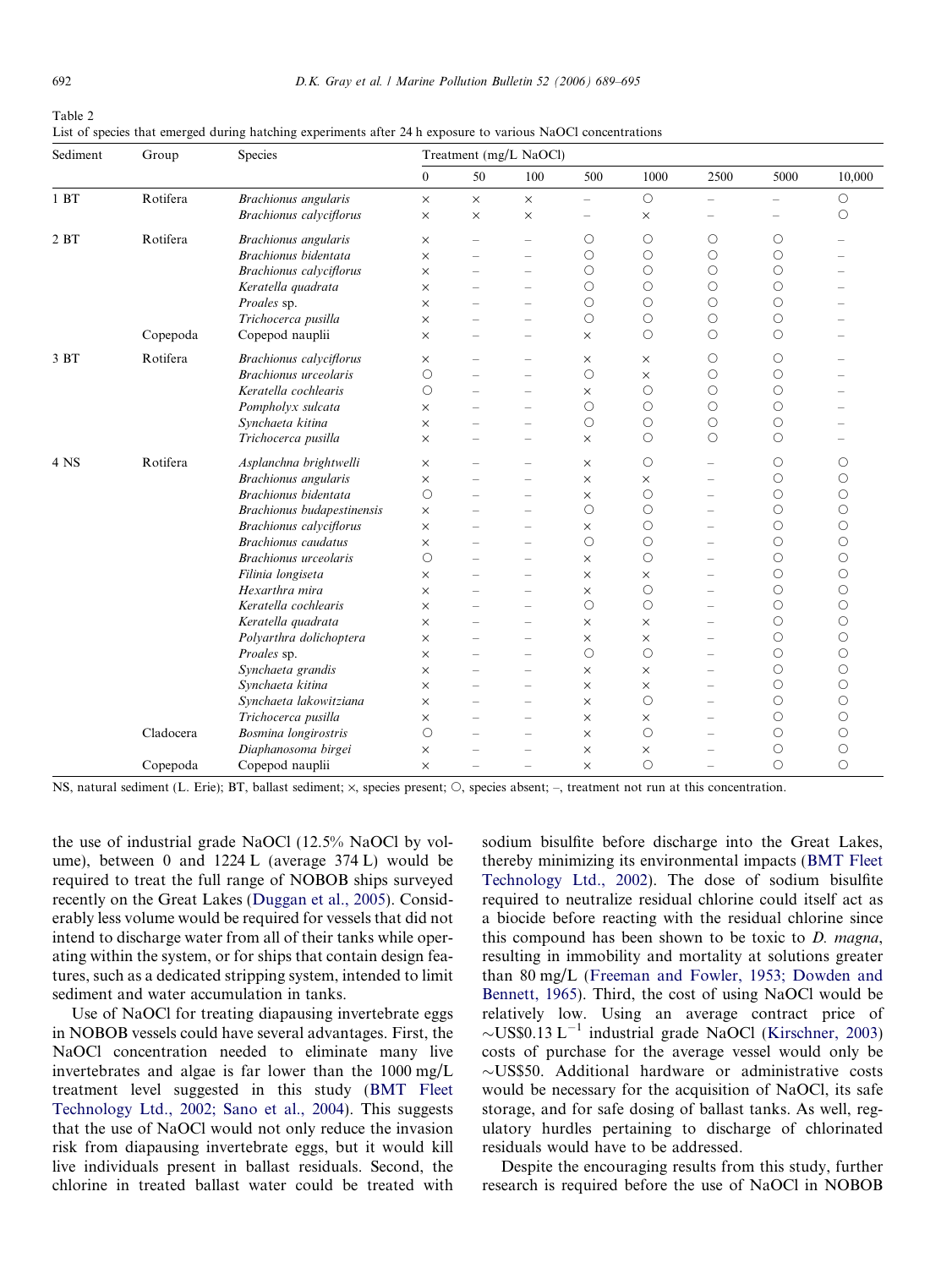<span id="page-4-0"></span>

Fig. 1. Mean number of individuals (±SE) hatched from sediments after exposure to various NaOCl concentrations. (A) Sediment 1, (B) Sediment 2, (C) Sediment 3, (D) Sediment 4 (Lake Erie). Sediments 1–3 were obtained from ballast tanks of NOBOB vessels. Note differences in values on the x and y axes.



Fig. 2. Mean reduction in hatching  $(\pm SE)$  observed at various NaOCl concentrations compared to controls. Percent reduction compared to controls was calculated as  $100((HC - HT)/HC)$ , where HC and HT are the mean number of individuals hatched in control and experimental treatments, respectively. Values shown are the means for all experiments in which the treatments were run. Values in parentheses indicate the number of experiments in which the NaOCl concentrations were tested.

vessels can be seriously considered. First, a method to measure the amount of chlorine present in the tanks over time is needed to ensure that an effective concentration is maintained, and that the correct amount of neutralizing agent can be added before discharge (see [Gracki et al., 2002\)](#page-6-0). The dose of NaOCl needed for treatment could differ considerably among ships due to differing chlorine demands of the residual water and sediments. In cases where significant amounts of sediment are present, the amount of organic matter in the sediment will be of paramount importance ([BMT Fleet Technology Ltd., 2002](#page-6-0)). Levels of dissolved organic carbon and ammonia could also have an impact when sediment loads are low [\(Lin and Evans, 1974;](#page-6-0) [Reckhow and Inger, 1990](#page-6-0)). Dissolved organic carbon and sediment loads differ among vessels [\(Duggan et al., 2005;](#page-6-0) [Johengen et al., 2005\)](#page-6-0), emphasizing the importance of measuring residual chlorine levels. Unfortunately, colorimetric methods (Hach Kits) to measure chlorine were not employed in this study, limiting our ability to evaluate the role of these factors in determining chlorine demand. Presumably, residual chlorine in ballast tanks could be measured by colorimetric methods; however a safe and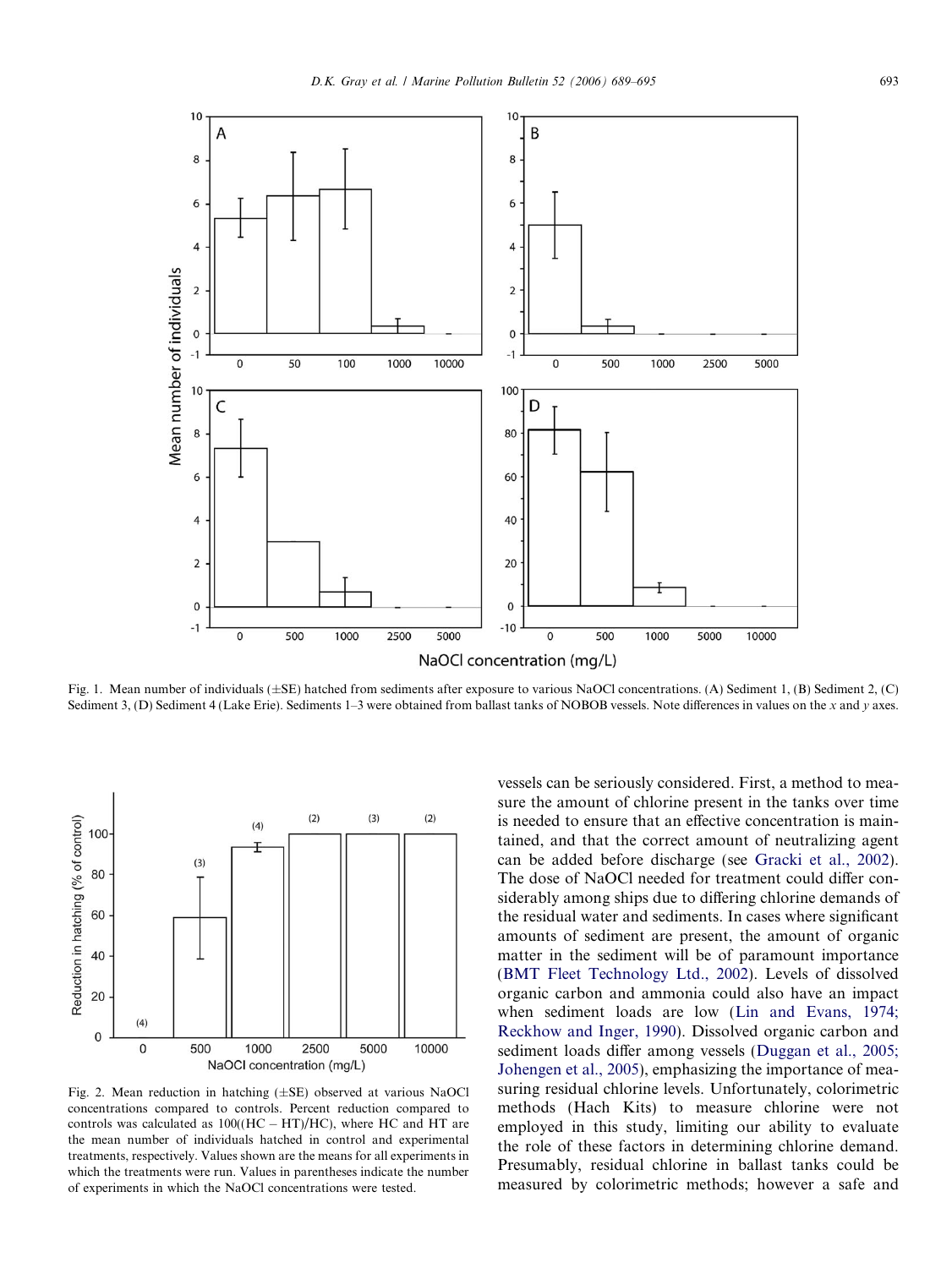<span id="page-5-0"></span>

Fig. 3. Mean number of species hatched from sediments  $(\pm SE)$  after exposure to various NaOCl concentrations. (A) Sediment 4, (B) Sediment 3. The data of Sediments 1 and 2 were omitted from the figure since very few individuals hatched at concentrations above zero to meaningfully compare species richness among treatments. Note differences in values on the  $y$  axes.

efficient method of extracting water from the tanks would be required. Second, for NaOCl treatment to work effectively it would have to be well mixed within the tanks. This might be facilitated by the movement of the vessel during normal operations, but would probably require that at least 8– 10 cm of residual water be present in the tanks. Even if the NaOCl is well mixed, it may not penetrate through deep residual sediment. Residual sediment is often very compacted (D. Gray, personal observation), and may provide a refuge for invertebrates, such as nematodes, which were occasionally found alive in this study after treatment with 1000 mg/L NaOCl for 24 h. However, the effect of these refugia on treatment success is probably minimal since diapausing eggs and invertebrates deep within the sediments would probably not be available for discharge during ballasting operations. Organisms close to the sediment surface that could be resuspended during ballasting operations would have presumably been exposed to the NaOCl treatment and perished as a result. Third, studies on the impact of NaOCl on ballast tank and piping corrosion at 1000 mg/L or higher is imperative since hypochlorous acid can increase corrosion of steel in water under some conditions [\(Gracki et al., 2002\)](#page-6-0). [BMT Fleet Technol](#page-6-0)[ogy Ltd. \(2002\)](#page-6-0) noted accelerated corrosion at 10 mg/L NaOCl, suggesting that dosing with 1000 mg/L could be a major concern. We contacted individuals familiar with ballast treatment technology and ballast coatings. All suggested that dosing with 1000 mg/L bleach could have a negative impact on ballast coatings and tank corrosion (T. Wilkins, INTERTANKO; D. Stocks, BMT Fleet Technology Ltd.; Capt. P.T. Jenkins, Philip T. Jenkins & Associates Ltd.; J.A. van Marle, Valvoline EMEA, personal communications). However, the typical vessel would only enter the Great Lakes a maximum of five times each shipping season (P.T. Jenkins, Philip T. Jenkins and Associates Ltd., personal communication), requiring a maximum of five 24 h NaOCl treatments. It should be noted that quantitative data on the impact of this treatment regime are lacking. Therefore, we propose that additional work is needed on this topic before reaching any conclusions. If damage is significant, NaOCl treatment may not be a viable option unless residual sediment loads are decreased, which would allow for lower NaOCl dosages. Currently, chlorine treatment is required for vessels entering Buenos Aires, Argentina from areas in which cholera is endemic, and Chile provides vessels with the option of using powdered NaOCl as a substitute for ballast exchange (100 mg/L; INTERTANKO, [http://www.intertanko.com/](http://www.intertanko.com/tankerfacts/environmental/ballast/ballastreq.htm) [tankerfacts/environmental/ballast/ballastreq.htm](http://www.intertanko.com/tankerfacts/environmental/ballast/ballastreq.htm)). Thus, a precedent exists with respect to use of chlorine for ballast water treatment. Fifth, the impact of the chlorine neutralizing agent sodium bisulfite on organisms within the tank should also be studied as it has been shown to be toxic to certain species ([Freeman and Fowler, 1953; Dowden](#page-6-0) [and Bennett, 1965](#page-6-0)).

In conclusion, our results suggest that the use of NaOCl in vessels could represent an effective method for reducing the risk of future species introductions via invertebrate resting stages contained in NOBOB ships' residual sediments. Although NOBOB ballast residuals have been studied most intensively in the Great Lakes, the risk of introductions from these vessels is probably widespread. NaOCl has the potential to be a cheap, effective, and environmentally benign treatment for all areas with regular shipping traffic and therefore warrants consideration by researchers and policy-makers.

#### Acknowledgements

We thank M. Whitehead for assistance in the laboratory and Dr. S. Bailey for providing egg density data. K. Balkwill and Dr. K. Drouillard provided assistance with organic carbon and sediment size analyses. C. van Overdijk provided assistance with sample collection and Dr. D. Haffner provided valuable comments on design of the study. An anonymous reviewer provided comments that improved the paper. DKG was supported by an NSERC Graduate Scholarship. Additional funding was provided by NSERC and DFO Canada to HJM.